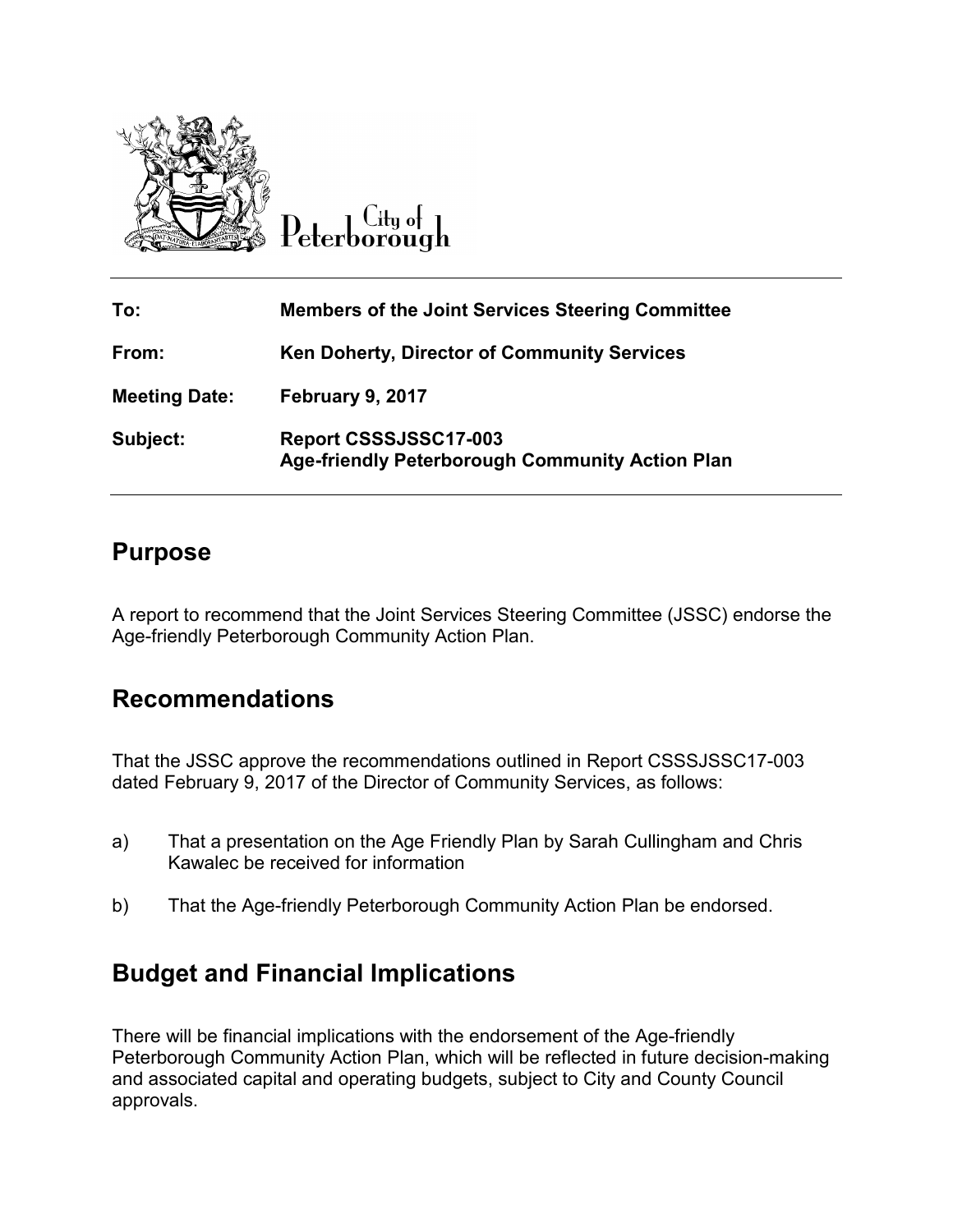# **Background**

Council received Report CSSS14-003 on March 10, 2014 approving the development of an Age-friendly Plan for Peterborough City, County and Curve Lake and Hiawatha First Nation. Following a framework developed by the World Health Organization and used by communities around the world the Peterborough Council on Aging (formerly the Seniors Planning Table) led the development of the Age-friendly Peterborough Community Action Plan.

The objective of the Age-friendly Peterborough Plan (the Plan), attached as Appendix A, is to support healthy and active aging; promote intergenerational connections; foster an appreciation of the aging process; and enhance physical, social, and health-related infrastructure.

The Plan articulates a vision for Peterborough as a thriving region that is inclusive, respectful, and accessible to people of all ages and abilities.

The Plan identifies four goals, each with associated strategic directions, and proposed activities, to be pursued with partners in the City and County of Peterborough and Curve Lake and Hiawatha First Nation. The Plan is intended to be undertaken as a collaborative and community-supported endeavour, with implementation stewarded by the Peterborough Council on Aging (PCOA).

### **About the Peterborough Council on Aging**

The PCOA is a community-based collaborative working to improve the health, safety and wellbeing of older adults in the Peterborough region. The group formed in 2009 as the Seniors Planning Table, and began as a small collection of local organizations wanting to increase awareness of issues facing people as they age. The PCOA has since grown into a broad-based collaborative of senior-serving organizations and older adult volunteers. Other notable activities lead by the PCOA, include the annual Seniors' Summit held at Trent University, and Seniors' Showcase held at the Peterborough Sport and Wellness Centre.

### **About the Plan Development**

A subcommittee of the PCOA, the Age-friendly Peterborough (AFP) committee, oversaw the development of the Plan. The AFP committee is comprised of older adult volunteers, representatives from the City and County of Peterborough, local First Nations, senior-serving organizations, as well as researchers and academics. See Appendix B for a list of committee members.

The Plan development has been led through the Social Services Division by a full-time Coordinator, and supported by several part-time research assistants and administrative staff. The Municipality of Trent Lakes provided administrative oversight for project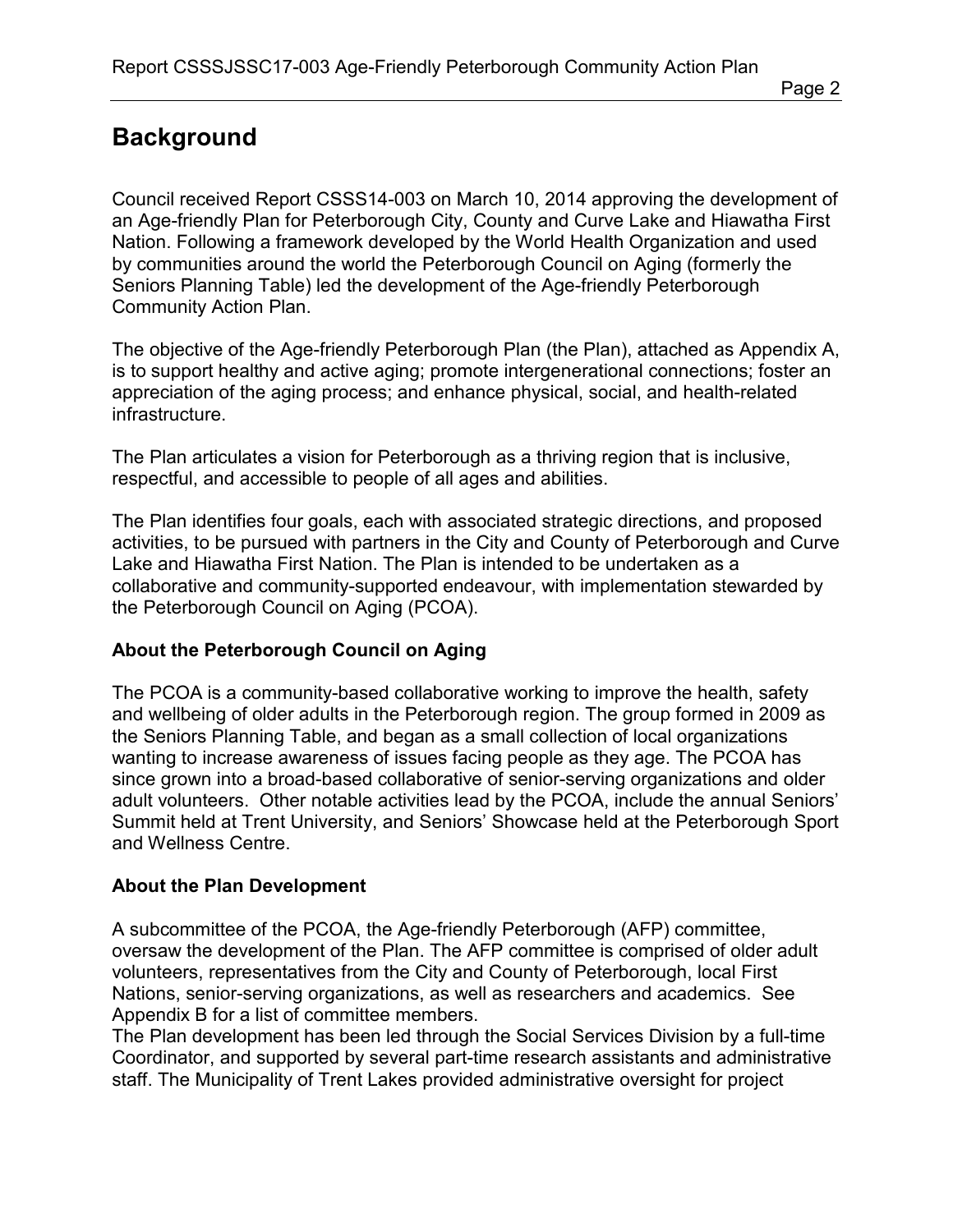funding, which was obtained through an Ontario Trillium Foundation grant and supported through additional funds from the Social Services Division.

The Age-friendly Peterborough planning process was launched in the fall of 2014, and began with background research and relationship development with partner organizations across the region. Between February and November 2015, a broad-based community consultation process was completed to gather input from residents and stakeholders. Feedback was captured through a community survey and in focus groups with older adults, informal caregivers, and service providers. In total, 1,127 responses were received to the survey and 269 participants took part in focus groups. See Appendix C for a Consultation Snapshot.

In July 2016, based on the results of the consultation process and background research, the AFP committee published the Age-friendly Peterborough 2016 Baseline Report. The Baseline Report identifies general features of an age-friendly community alongside local strengths and challenges to supporting healthy and active aging. The report also highlights relevant plans, policies, and initiatives influencing the Peterborough region.

Over late summer and early fall of 2016 Age-friendly planning staff met with representatives from over 40 partner organizations to discuss and plan activities that could address the challenges and build on the strengths identified in the Baseline Report.

The Age-friendly Peterborough Community Action Plan is the result of over two years of collective effort that included input from residents, service provider organizations, researchers, and Municipal and First Nations staff.

#### **About the Plan**

The Age-friendly Peterborough Community Action Plan is structured around four goals:

- 1. Older adults' basic needs are met.
- 2. Older adults are able to get around the community.
- 3. Older adults are supported to build and maintain relationships.
- 4. Older adults have the opportunity to learn, grow, and contribute.

For each goal, a series of strategic directions are articulated, together with list of proposed activities to be undertaken by the PCOA, Municipal, First Nation, and/or community partners. A lead partner and general timeline for each activity is also identified to ensure accountability as the Plan is implemented.

Strategies in Goal 1 'Older adults basic needs are met' are directed at improving the diversity of our housing supply and increasing housing options for older adults, providing supports to age in-place, improving health and community services, and providing enhanced supports to vulnerable older adults. Proposed activities in this goal area include supporting the development of new housing options for older adults (such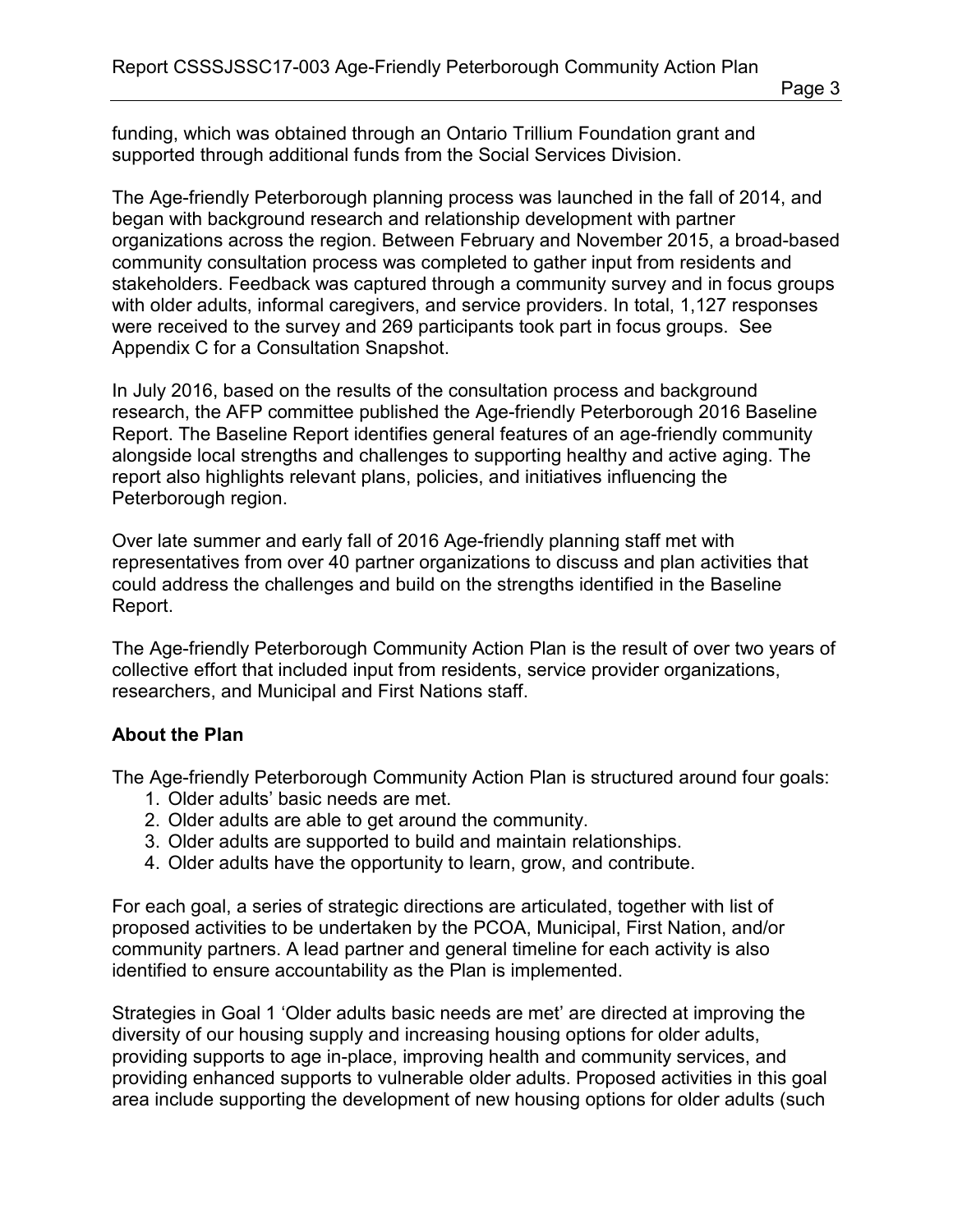as co-housing), researching the feasibility of developing a local homeshare program, and expanding the County case worker outreach program to provide enhanced supports for low-income residents who are approaching the age of 65.

Strategies in Goal 2 ' Older adults are able to get around the community' are directed at developing and enhancing rural transportation options, supporting public transit improvements in the City of Peterborough, ensuring safe and well-maintained road and active transportation infrastructure, providing adequate and accessible parking, and supporting complete community design. Proposed activities in this goal area include researching the feasibility of developing a community ride share program, developing a transit education program for older adult riders, supporting policies and procedures to enhance snow clearing on roads and sidewalks, and supporting the co-location of health and social services in integrated community hubs.

Strategies in Goal 3 'Older adults are supported to build and maintain relationships' are directed at providing vibrant downtown commercial areas, ensuring access to agefriendly parks and community facilities, improving outreach to isolated older adults, enhancing intergenerational programming, supporting businesses to become more agefriendly, and showcasing diverse images of aging and older adulthood. Proposed activities in this goal area include supporting the development of Community Improvement Plans that provide incentives for accessibility upgrades, supporting the installation of new age-friendly features in parks, and developing guidelines and tools for businesses on age-friendly practices and processes.

Strategies in Goal 4 'Older adults have the opportunity to learn, grow, and contribute' are directed at ensuring accessibility of public meetings and events, supporting volunteerism and diverse employment opportunities for older adults, promoting transparent and participatory decision-making processes, improving access to information and life-long learning opportunities, and enhancing social and recreational opportunities. Proposed activities in this goal area include developing an inventory of accessible meeting rooms available for public events, continuing to deliver the annual seniors' summit and seniors' showcase events, and supporting ongoing coordination and strategic planning for older adult programming at seniors' activity centres.

#### **Why the Plan is needed**

Our communities are aging. In 2015, for the first time in Canada the number of people over the age of 65 accounted for a larger share of the population than children under 14 years of age. In Peterborough, individuals over the age of 65 account for approximately 20% of our regional population.

Population forecasts suggest that the percentage of people aged 65 and over will grow to just over 30% of the population of Peterborough County, and to approximately 26% of the population of the City of Peterborough by 2041. In this time, the number of individuals aged 90 years and over will also increase substantially. In the County of Peterborough, this demographic is projected to grow from 320 individuals in 2011 to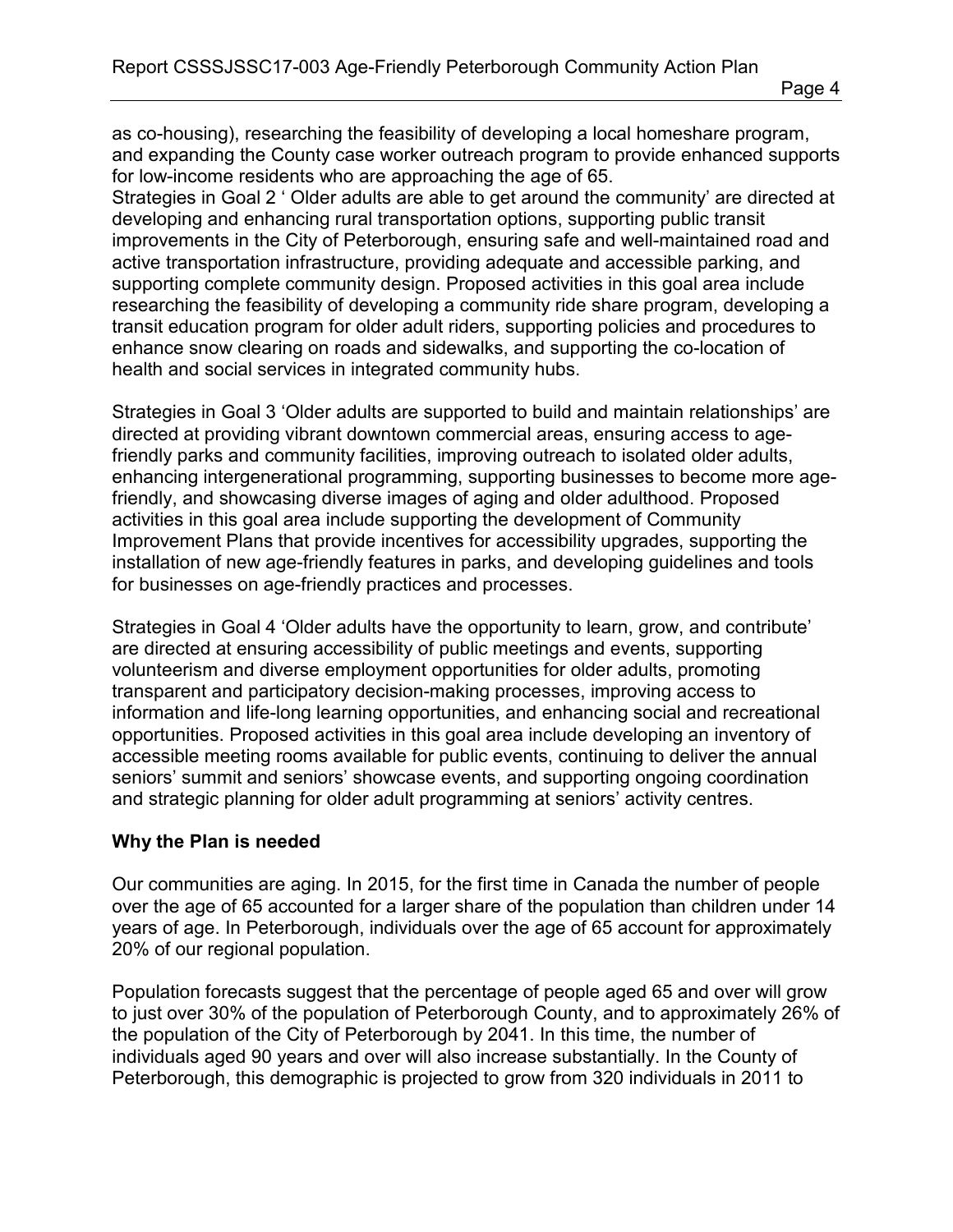The demographic shifts projected over the next 25 years make this a crucial time to ensure that we have appropriate services, programs, policies, and infrastructure in place to support our residents as they age. The Plan provides the framework for municipalities, local organizations, and volunteers to have aging issues factored into decisions being made in the community.

The World Health Organization suggests that age-friendly communities are one of the most effective policy responses to support an aging population. Accessible physical environments, robust social networks, and responsive community services can all help to support an aging population.

Age-friendly communities can deliver a significant return on investment by providing infrastructure, services and programs that enable older adults to remain productive and engaged members of their communities.

In economic terms, older adults represent a highly-skilled and growing segment of the workforce, with studies out of the United States showing that individuals over 50 years of age represent the fastest growing group of business owners. Older adults also exert substantial purchasing power as consumers, and bring significant tourism dollars to communities in which they travel.

In social terms, older adults have been shown to disproportionately participate in philanthropic and charitable activities, make up a significant portion of the volunteerforce, and play essential care roles in their families.

Planning for an age-friendly community today will ensure that we can benefit from new opportunities for economic and social development, and make efficient and effective investments in our social and physical infrastructure.

## **Summary**

The City of Peterborough, Municipality of Trent Lakes, County of Peterborough, Trent University and numerous local organizations have demonstrated leadership in the development of the Peterborough Council on Aging and the Age-friendly Peterborough Community Action Plan.

Positioned as a regional, collaborative, and community-supported Plan, the Age-friendly Peterborough Plan articulates a vision for a thriving, accessible, and inclusive region and sets goals, strategic directions, and proposed activities to achieve it. The City of Peterborough will be a critical partner in supporting the implementation of this Plan and the realization of this collective vision for our community.